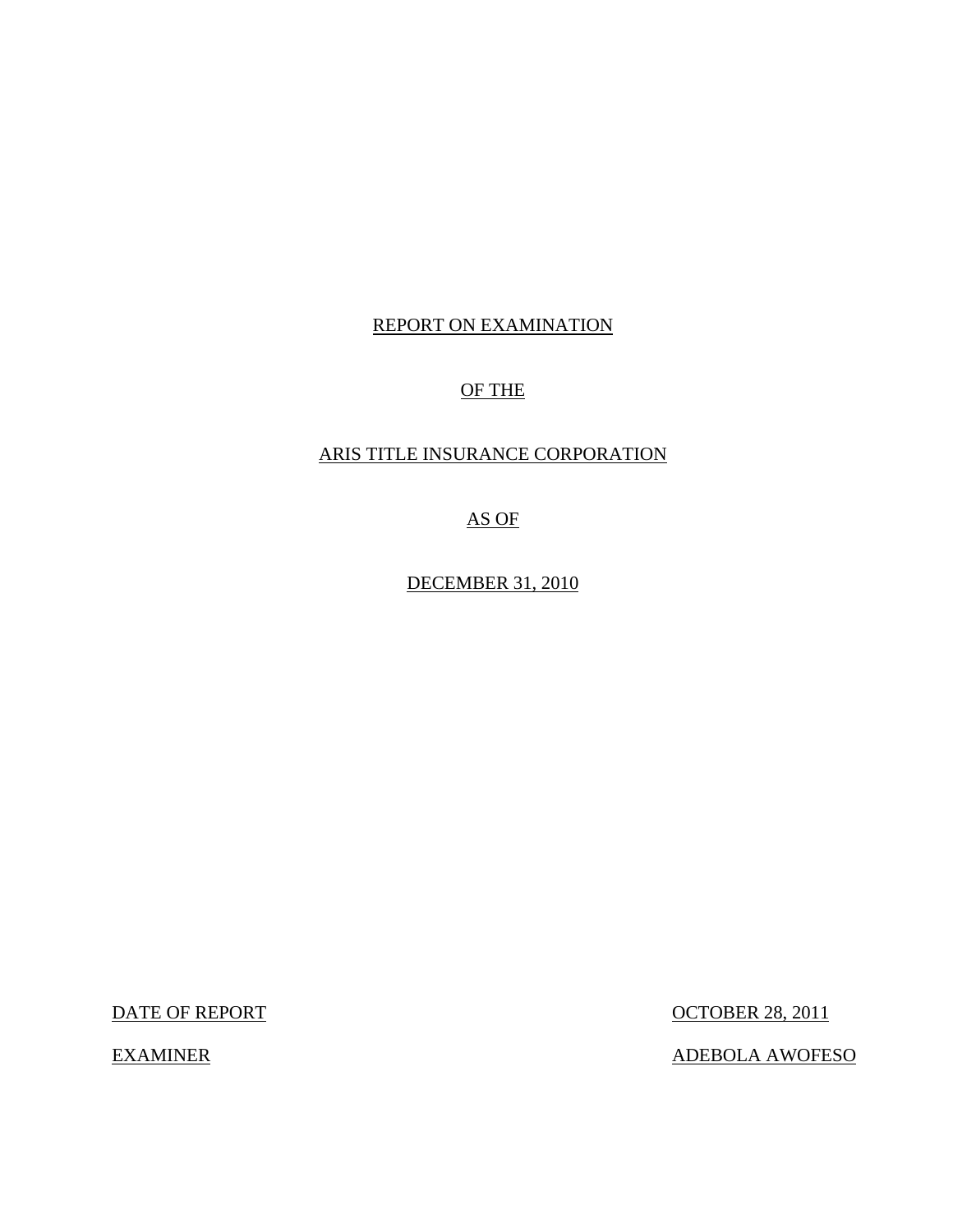## TABLE OF CONTENTS

## ITEM NO. PAGE NO.

| 1. | Scope of examination                                                                                                                  | 2                     |
|----|---------------------------------------------------------------------------------------------------------------------------------------|-----------------------|
| 2. | <b>Description of Company</b>                                                                                                         | 3                     |
|    | A. Management<br>B. Territory and plan of operation<br>C. Reinsurance<br>D. Holding company system<br>E. Significant operating ratios | 3<br>4<br>5<br>6<br>8 |
| 3. | <b>Financial statements</b>                                                                                                           | 9                     |
|    | A. Balance sheet<br>B. Statement of income                                                                                            | 9<br>10               |
| 4. | Known claim reserves                                                                                                                  | 11                    |
| 5. | Statutory premium reserve                                                                                                             | 11                    |
| 6. | Summary of comments and recommendations                                                                                               | 12                    |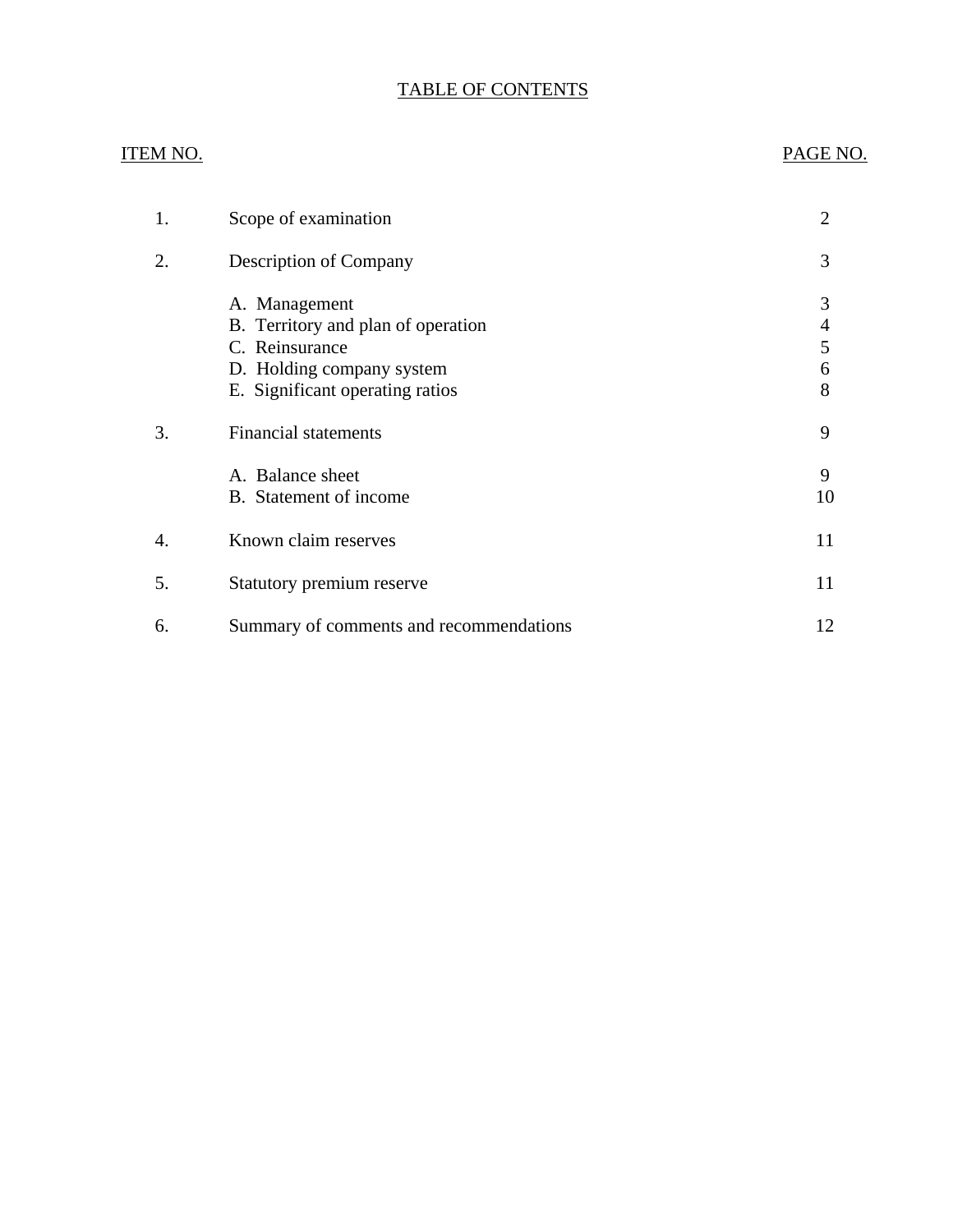

## NEW YORK STATE DEPARTMENTof *~,........,,* FINANCIAL SERVICES

Andrew M. Cuomo **Benjamin M. Lawsky** Governor Superintendent

October 28, 2011

Honorable Benjamin M. Lawsky Superintendent of Financial Services Albany, New York 12257

Sir:

Pursuant to the requirements of the New York Insurance Law, and in compliance with the instructions contained in Appointment Number 30703 dated April 11, 2011, attached hereto, I have made an examination into the condition and affairs of ARIS Title Insurance Corporation as of December 31, 2010, and submit the following report thereon.

Wherever the designation "the Company" appears herein without qualification, it should be understood to indicate ARIS Title Insurance Corporation.

Wherever the term "Department" appears herein without qualification, it should be understood to mean the New York State Department of Financial Services.

The examination was conducted at the Company's administrative office located at 610 Broadway, New York, NY 10012.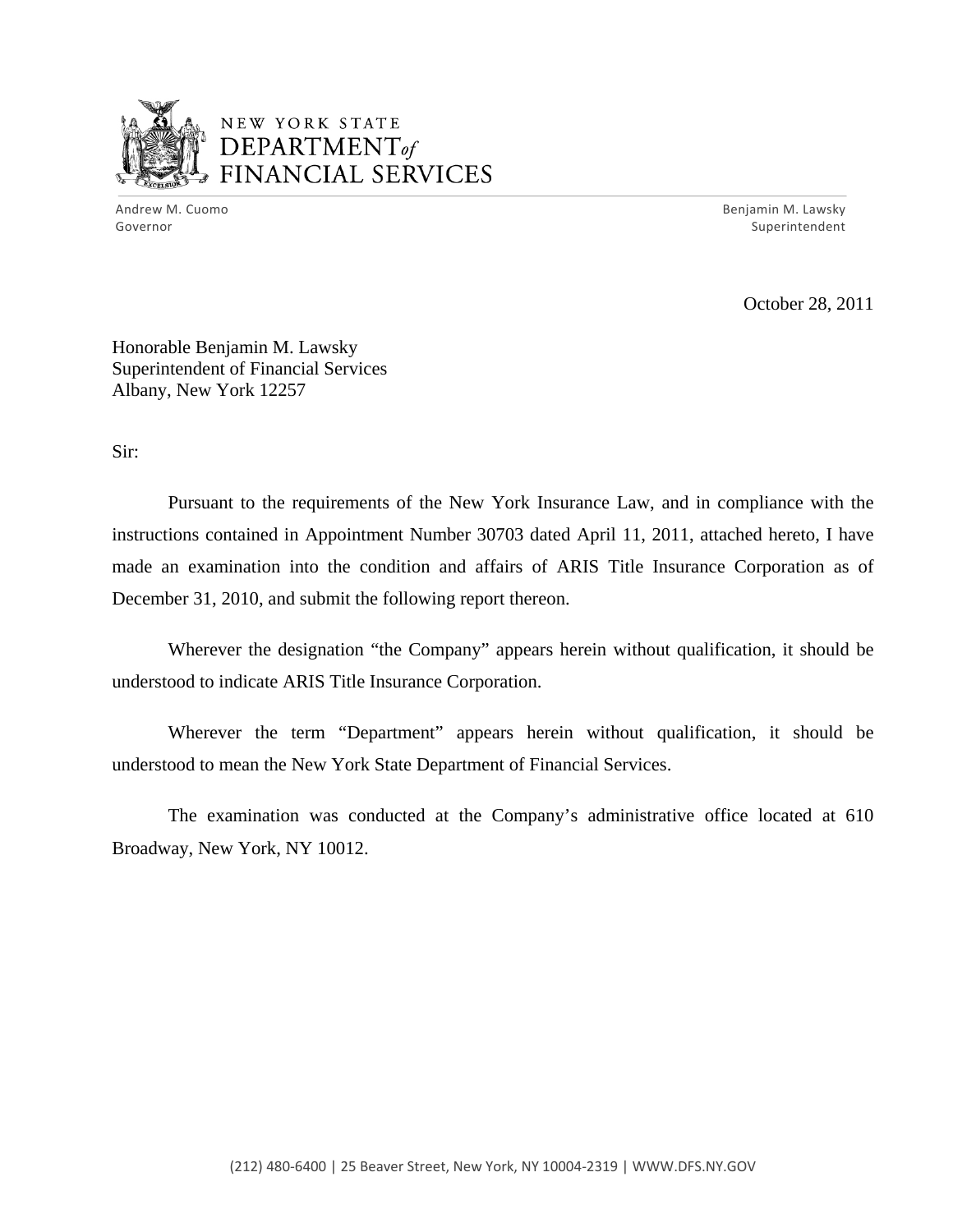#### 1. **SCOPE OF EXAMINATION**

<span id="page-3-0"></span>The Department has performed a single-state examination of ARIS Title Insurance Corporation. This is the first financial examination of the Company after the report on organization, which was conducted as of April 14, 2006. This examination covered the period from April 14, 2006 through December 31, 2010. Transactions occurring subsequent to this period were reviewed where deemed appropriate by the examiner.

This examination was conducted in accordance with the National Association of Insurance Commissioners ("NAIC") Financial Condition Examiners Handbook ("Handbook"), which requires that we plan and perform the examination to evaluate the financial condition and identify prospective risks of the Company by obtaining information about the Company including corporate governance, identifying and assessing inherent risks within the Company and evaluating system controls and procedures used to mitigate those risks. This examination also includes assessing the principles used and significant estimates made by management, as well as evaluating the overall financial statement presentation, management's compliance with Statutory Accounting Principles and annual statement instructions when applicable to domestic state regulations.

All financially significant accounts and activities of the Company were considered in accordance with the risk-focused examination process.

This examination report includes a summary of significant findings for the following items as called for in the Handbook:

> Significant subsequent events Company history Corporate records Management and control Fidelity bonds and other insurance Pensions, stock ownership and insurance plans Territory and plan of operation Growth of Company Loss experience Reinsurance Accounts and records Statutory deposits Financial statements Summary of recommendations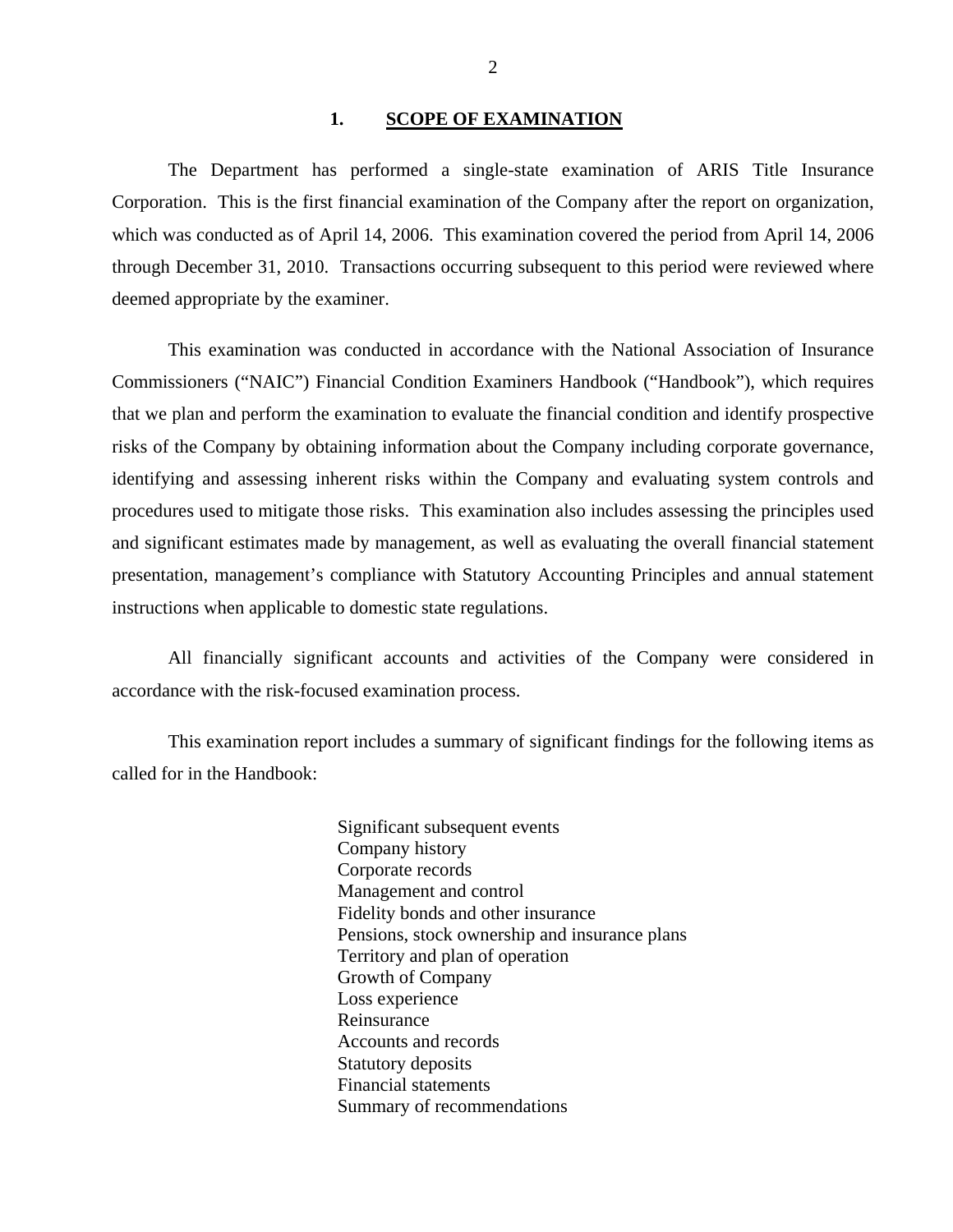This report on examination is confined to financial statements and comments on those matters that involve departures from laws, regulations or rules, or that are deemed to require explanation or description.

### **2. DESCRIPTION OF COMPANY**

The Company was incorporated in the State of New York on August 4, 2004 and became licensed and commenced business on May 23, 2006. The Company, which was a wholly-owned subsidiary of ARIS Holdings, Ltd, a Delaware corporation, was acquired on November 9, 2010 by Argo Group US, Inc., a Delaware corporation, which is ultimately controlled by Argo Group International Holdings, Ltd., a Bermuda corporation.

At December 31, 2010, capital paid in was \$500,000 consisting of 10,000 shares of common stock at \$50 par value per share. Gross paid in and contributed surplus was \$3,500,000. Gross paid in and contributed surplus increased by \$500,000 during the examination period, as follows:

| Year         | Description                                                             |           | Amount      |
|--------------|-------------------------------------------------------------------------|-----------|-------------|
| 2006<br>2010 | Beginning gross paid in and contributed surplus<br>Surplus contribution | \$500,000 | \$3,000,000 |
|              | <b>Total Surplus Contributions</b>                                      |           | 500,000     |
| 2010         | Ending gross paid in and contributed surplus                            |           | \$3,500,000 |

### A. Management

Pursuant to the Company's charter and by-laws, management of the Company is vested in a board of directors consisting of not less than seven members. At December 31, 2010, the board of directors was comprised of the following seven members:

| Name and Residence                  | <b>Principal Business Affiliation</b>                                      |
|-------------------------------------|----------------------------------------------------------------------------|
| Jay S. Bullock<br>Hamilton, Bermuda | Executive Vice President - Chief Financial Officer,<br>Argo Group US, Inc. |
| Michael Fusco                       | Senior Vice President and Chief Actuary,                                   |
| New York, NY                        | Argo Group US, Inc.                                                        |
| Louis D. Levinson                   | President - E&S Lines,                                                     |
| New York, NY                        | Argo Group US, Inc.                                                        |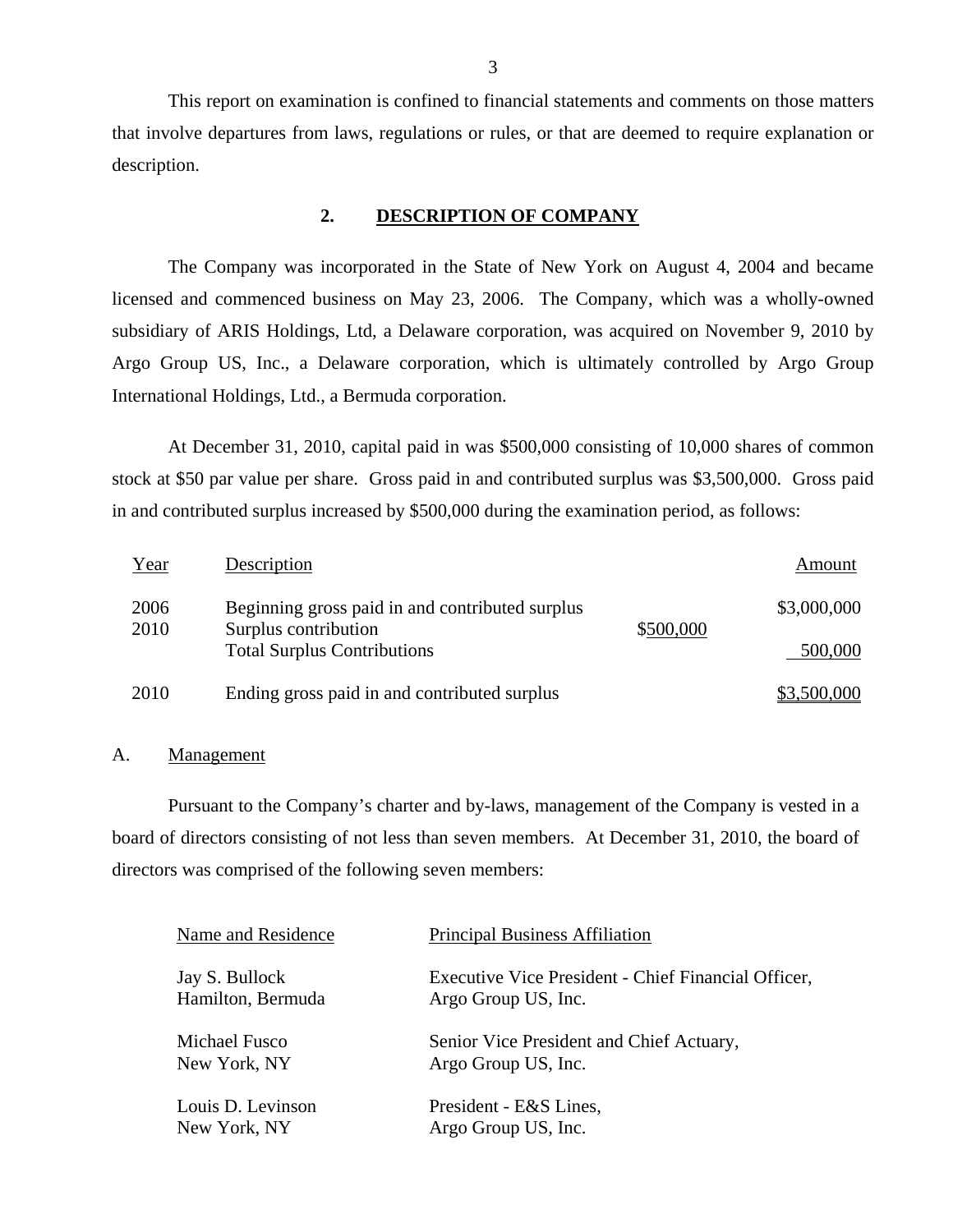| Name and Residence    | <b>Principal Business Affiliation</b>            |
|-----------------------|--------------------------------------------------|
| Judith L. Pearson     | President,                                       |
| Greenwood Village, CO | <b>ARIS</b> Title Insurance Corporation          |
| Lawrence M. Shindell  | Chairman,                                        |
| New York, NY          | <b>ARIS</b> Title Insurance Corporation          |
| Kevin Silva           | Senior Vice President - Human Resources,         |
| Hamilton, Bermuda     | Argo Group US, Inc.                              |
| Brian Speck           | Senior Vice President - Chief Operating Officer, |
| Greenwood Village, CO | <b>ARIS</b> Title Insurance Corporation          |

Section 3.4 of the Company's by-laws states:

"Regular meetings of the Board of Directors shall be held in each fiscal quarter at such times and places as fixed by resolution of the Board of Directors, at any place, either within or without the State of New York."

The board met twice in 2006, once in 2007, none in 2008 and 2009 and twice in 2010, respectively. It is recommended that the Company comply with its by-law by conducting regular meetings of the board of directors at least once in each quarter of the year.

A review of the minutes of the board of directors' meetings held during the examination period indicated that the meetings were generally well attended and each board member has an acceptable record of attendance.

As of December 31, 2010, the principal officers of the Company were as follows:

Name Title

Lawrence M. Shindell Judith L. Pearson Craig Stephen Comeaux Chairman President Secretary

## B. Territory and Plan of Operation

As of December 31, 2010, the Company was licensed only in the State of New York to write title insurance as defined in paragraph 18 of Section 1113(a) of the New York Insurance Law.

4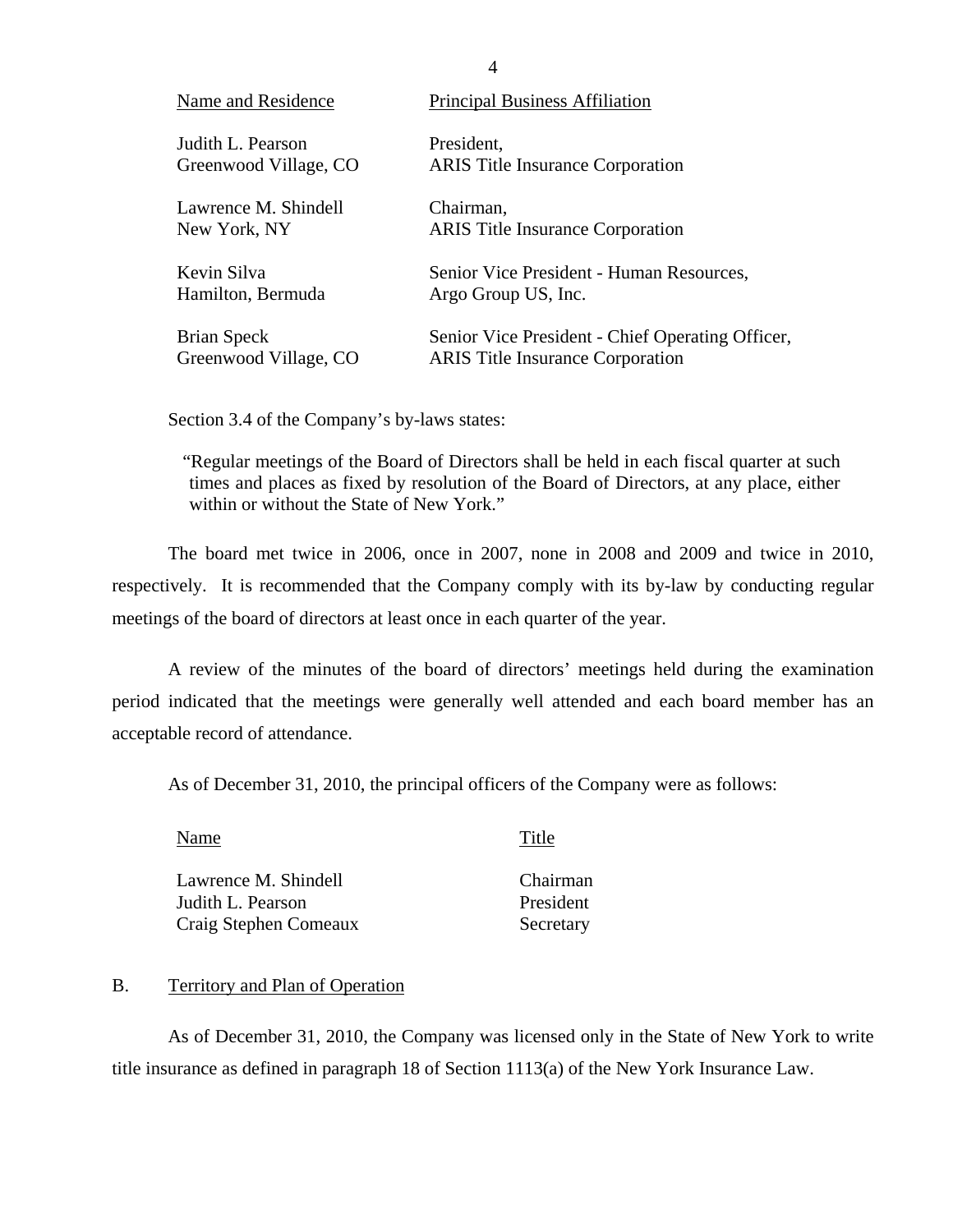Based on the line of business for which the Company is licensed and the Company's current capital structure, and pursuant to the requirements of Articles 64 of the New York Insurance Law, the Company is required to maintain a minimum surplus to policyholders in the amount of \$500,000.

The following schedule shows the direct premiums written by the Company for the period under examination:

|               | <b>Direct Premiums</b> |                   |
|---------------|------------------------|-------------------|
| Calendar Year | Written                |                   |
|               |                        |                   |
| 2006          | \$                     | $\mathbf{\Omega}$ |
| 2007          | \$                     | 6,675             |
| 2008          | \$ 316,975             |                   |
| 2009          | \$315,850              |                   |
| 2010          |                        | 6,250             |

The Company primarily engaged in the business of issuing art title insurance policies that serves the needs of art marketplace and related fiduciary banking, legal, museum and non-profit communities.

C. Reinsurance

Assumed

The Company did not assume any business during the examination period.

**Ceded** 

The Company structured its ceded reinsurance program on its Art Title Protection Insurance to limit its maximum exposure through an excess of loss reinsurance treaty. The following is a description of the Company's ceded reinsurance program in effect at December 31, 2010:

| <b>Type of Treaty</b>                         | Cession                                   |
|-----------------------------------------------|-------------------------------------------|
| Fine Art/Collectible                          |                                           |
| Excess of Loss – Liability<br>100% Authorized | \$150,000 excess of \$5,000,000 per loss. |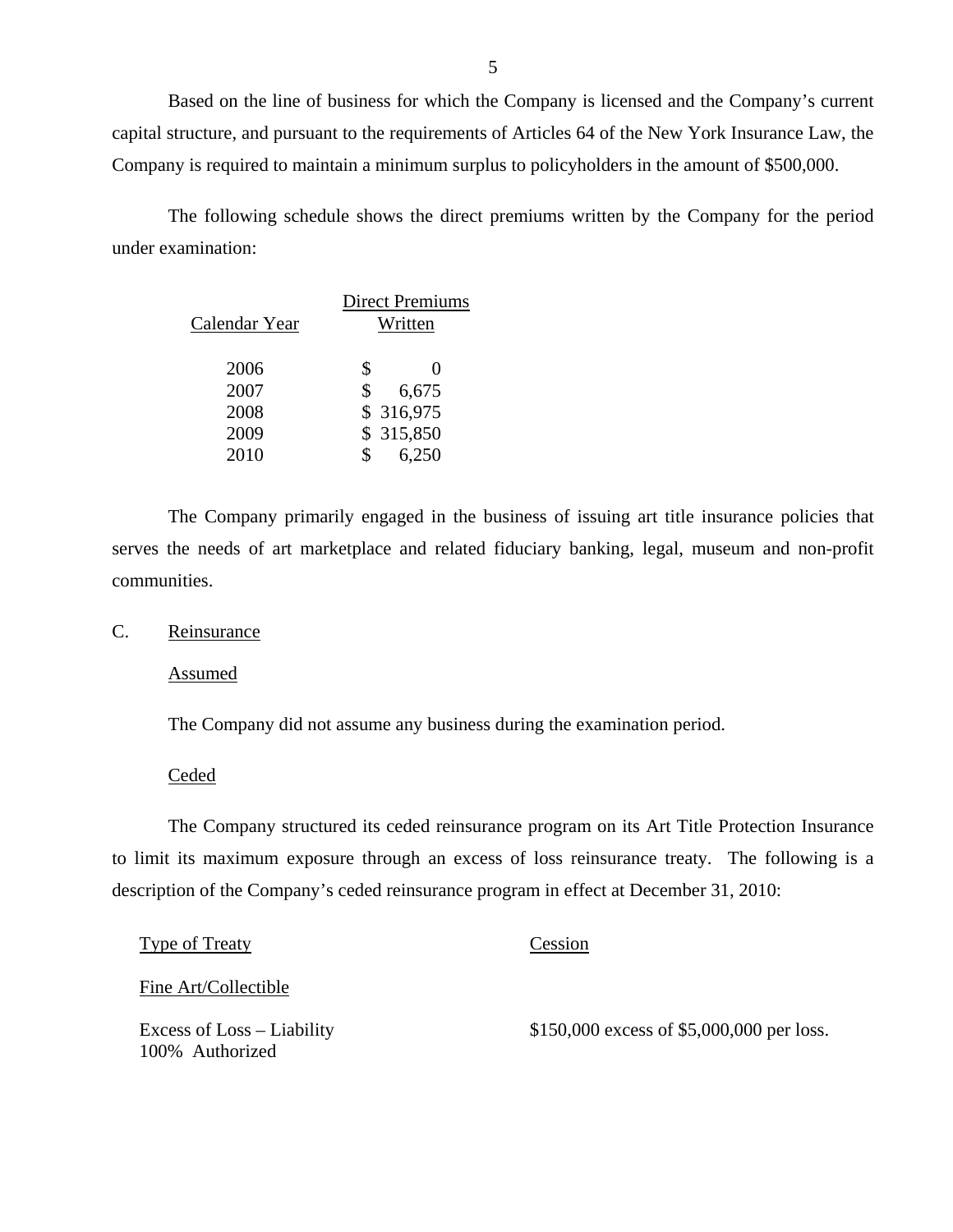<span id="page-7-0"></span>All ceded reinsurance agreements in effect as of the examination date were reviewed and found to contain the required standard clauses including an insolvency clause meeting the requirements of Section 1308 of the New York Insurance Law.

Examination review of the Schedule F data reported by the Company in its filed annual statement was found to accurately reflect its reinsurance transactions. Additionally, management has represented that all material ceded reinsurance agreements transfer both underwriting and timing risk as set forth in NAIC Accounting Practices and Procedures Manual, Statements of Statutory Accounting Principles ("SSAP") No. 62.

## Holding Company System

The Company is a wholly owned subsidiary of Argo Group US, Inc (Delaware), which is ultimately controlled by Argo Group International Holdings, Ltd. (Bermuda), the ultimate parent.

A review of the holding company registration statements filed with this Department indicated that such filings were complete and were filed in a timely manner pursuant to Article 15 of the New York Insurance Law and Department Regulation 52.

The following is an abridged chart of the holding company system at December 31, 2010: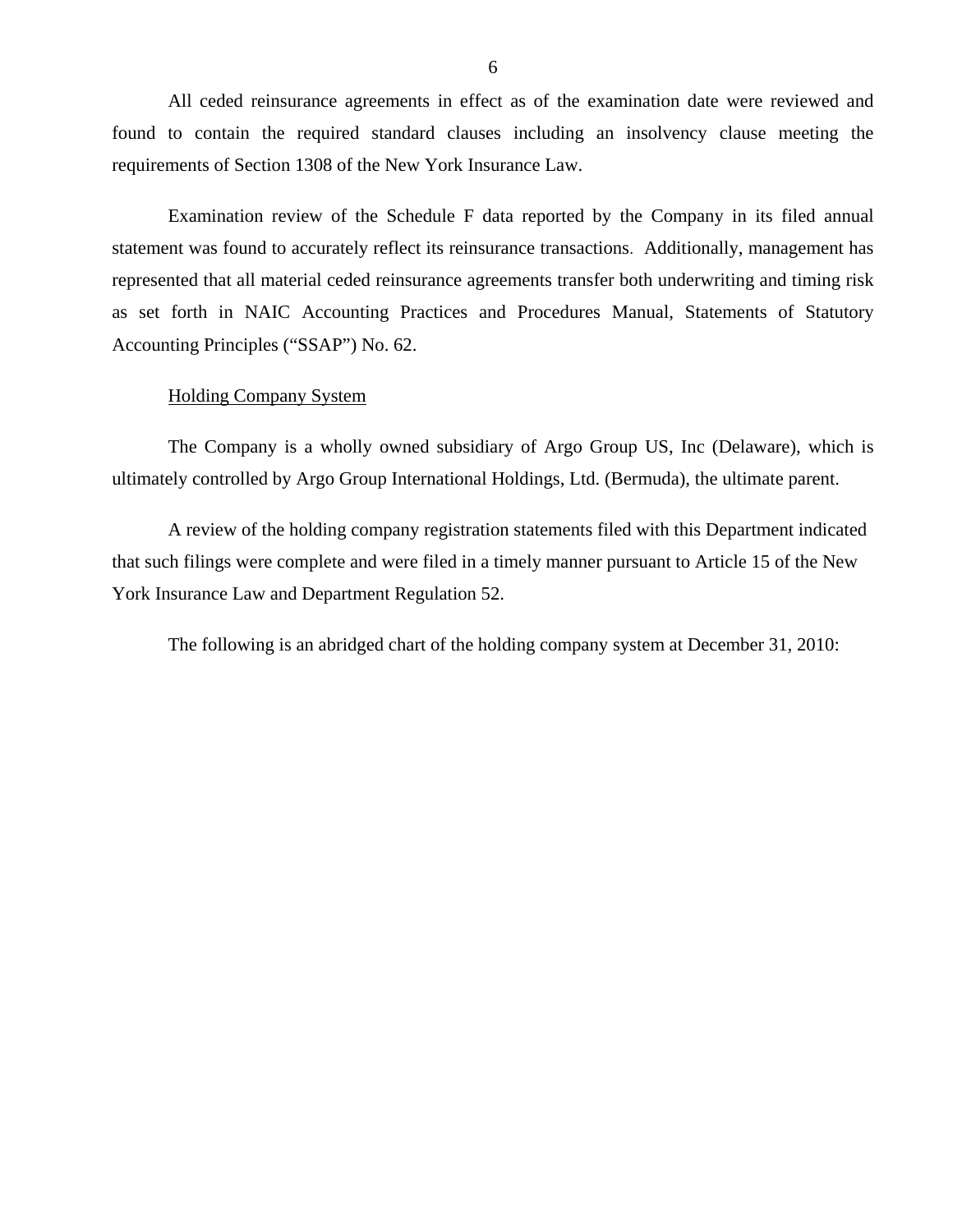

#### Management Agreement

The Company is party to a management agreement with Art Risk Insurance and Information Service Corporation ("Agency"). Pursuant to the agreement, the Agency will perform the functions necessary to underwrite insurance policies, including, performing title searches and examinations, determine exclusions, assess risks, and offer and issue policies. Additionally, the Agency will also collect premiums, and administer and manage claims. Pursuant to Section 1505(d)(3) of the New York Insurance Law, the subject agreement was non-disapproved.

The aforementioned agreement expired as of November 9, 2010, as the result of acquisition of the Company by Argo Group US, Inc., the Company and its current parent are in process of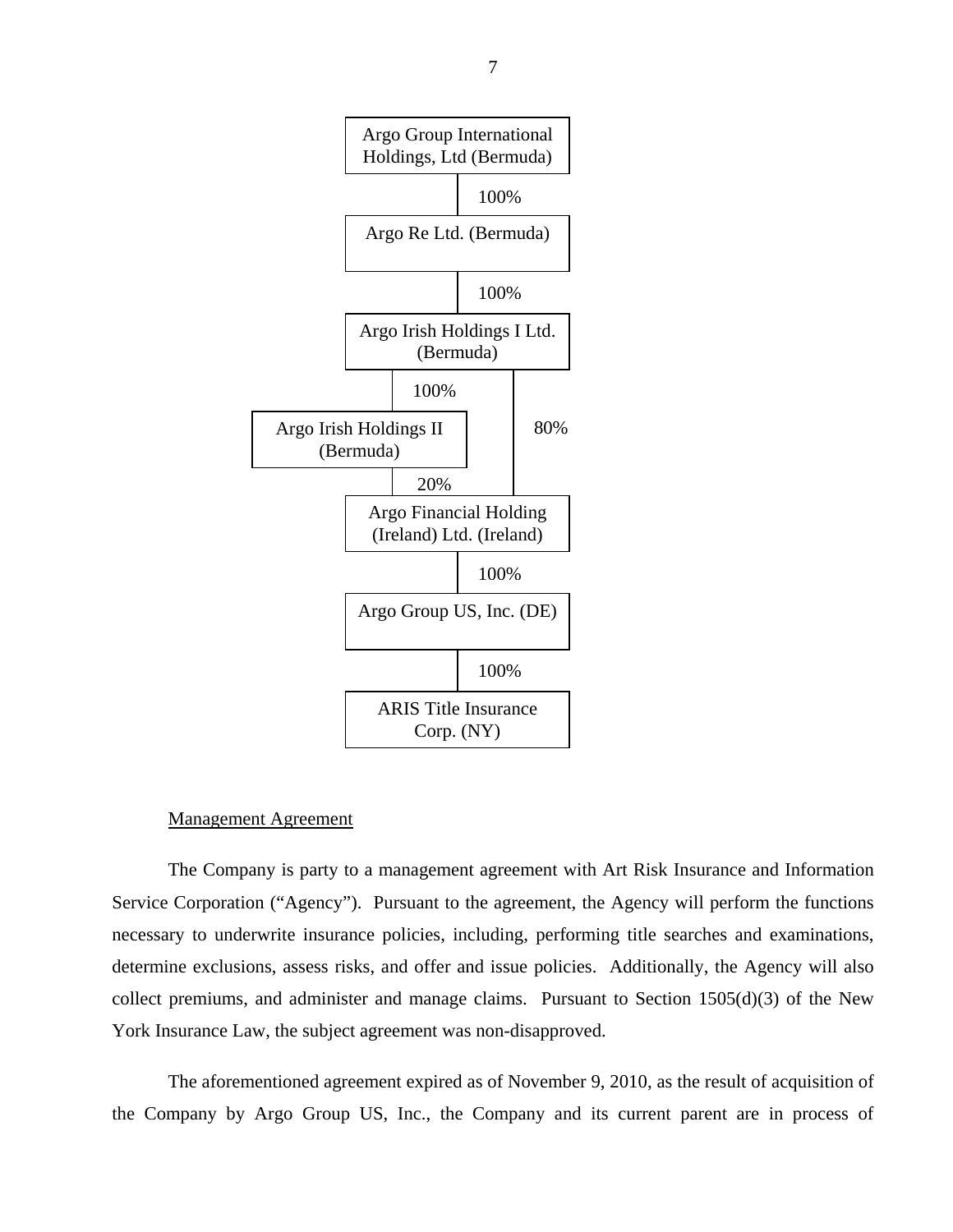procuring a similar agreement and all other relevant inter-company agreements as required by Article 15 of New York Insurance Law.

## E. Significant Operating Ratios

The underwriting ratios presented below are on an earned/incurred basis and encompass the period covered by this examination:

|                                                                                                               | <b>Amounts</b>                      | Ratios                       |
|---------------------------------------------------------------------------------------------------------------|-------------------------------------|------------------------------|
| Losses and loss adjustment expenses incurred<br>Other underwriting expenses incurred<br>Net underwriting loss | 147,881<br>3,478,029<br>(3,212,468) | 35.77%<br>841.24<br>(777.01) |
| Premiums earned                                                                                               | 413.442                             | 100.00%                      |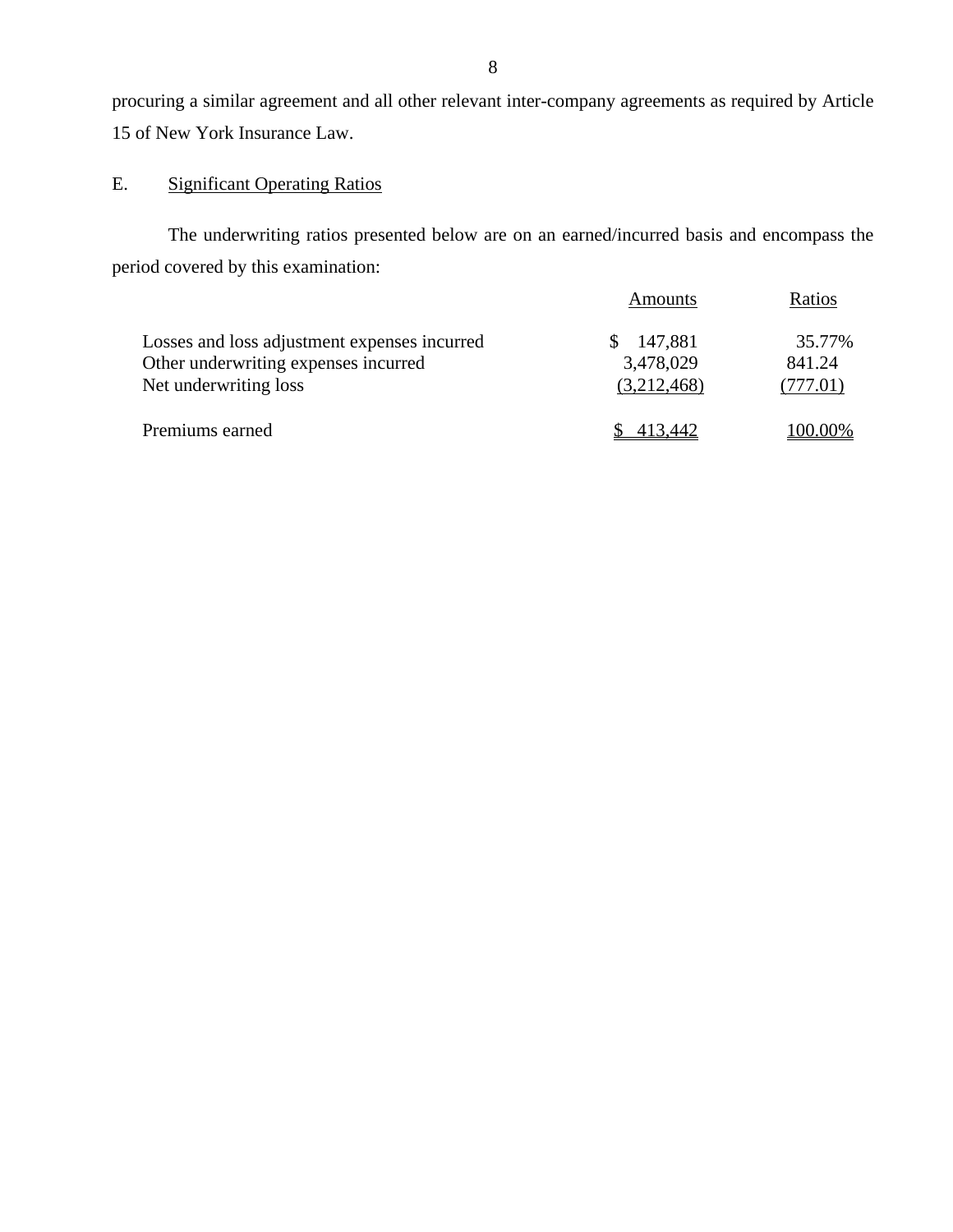## **3. FINANCIAL STATEMENTS**

## A. Balance Sheet

The following shows the assets, liabilities and surplus as regards policyholders as of December 31, 2010 as determined by this examination and as reported by the Company:

| Assets                                                                                                                                                                                                          | Assets          | <b>Assets Not</b><br>Admitted             | Net Admitted<br><b>Assets</b>                                       |
|-----------------------------------------------------------------------------------------------------------------------------------------------------------------------------------------------------------------|-----------------|-------------------------------------------|---------------------------------------------------------------------|
| Cash, cash equivalents and short-term investments<br>Uncollected premiums and agents' balances in the<br>course of collection                                                                                   | \$1,249,623     | \$<br>$\overline{0}$                      | \$1,249,623                                                         |
| Prepaid reinsurance                                                                                                                                                                                             | 6,461<br>50,000 | $\theta$<br>50,000                        | 6,461<br>$\Omega$                                                   |
| <b>Totals</b> assets                                                                                                                                                                                            | \$1,306,084     | \$50,000                                  | \$1,256,084                                                         |
|                                                                                                                                                                                                                 |                 |                                           |                                                                     |
| <b>Liabilities, Surplus and Other Funds</b>                                                                                                                                                                     |                 |                                           |                                                                     |
| Liabilities<br>Known claims reserve<br>Statutory premium reserve<br>Amounts withheld or retained by company for account of others<br>Payable to parent, subsidiaries and affiliates<br><b>Total liabilities</b> |                 |                                           | $\mathcal{S}$<br>147,882<br>17,840<br>31,371<br>31,194<br>\$228,287 |
| <b>Surplus and Other Funds</b><br>Common capital stock<br>Gross paid in and contributed surplus<br>Unassigned funds (surplus)                                                                                   |                 | \$<br>500,000<br>3,500,000<br>(2,972,202) |                                                                     |
| Surplus as regards policyholders                                                                                                                                                                                |                 |                                           | 1,027,798                                                           |
| Total liabilities, surplus and other funds                                                                                                                                                                      |                 |                                           | \$1,256,085                                                         |

NOTE: The Internal Revenue Service has not yet begun to audit tax returns covering tax years 2006 through 2010. The examiner is unaware of any potential exposure of the Company to any tax assessment and no liability has been established herein relative to such contingency.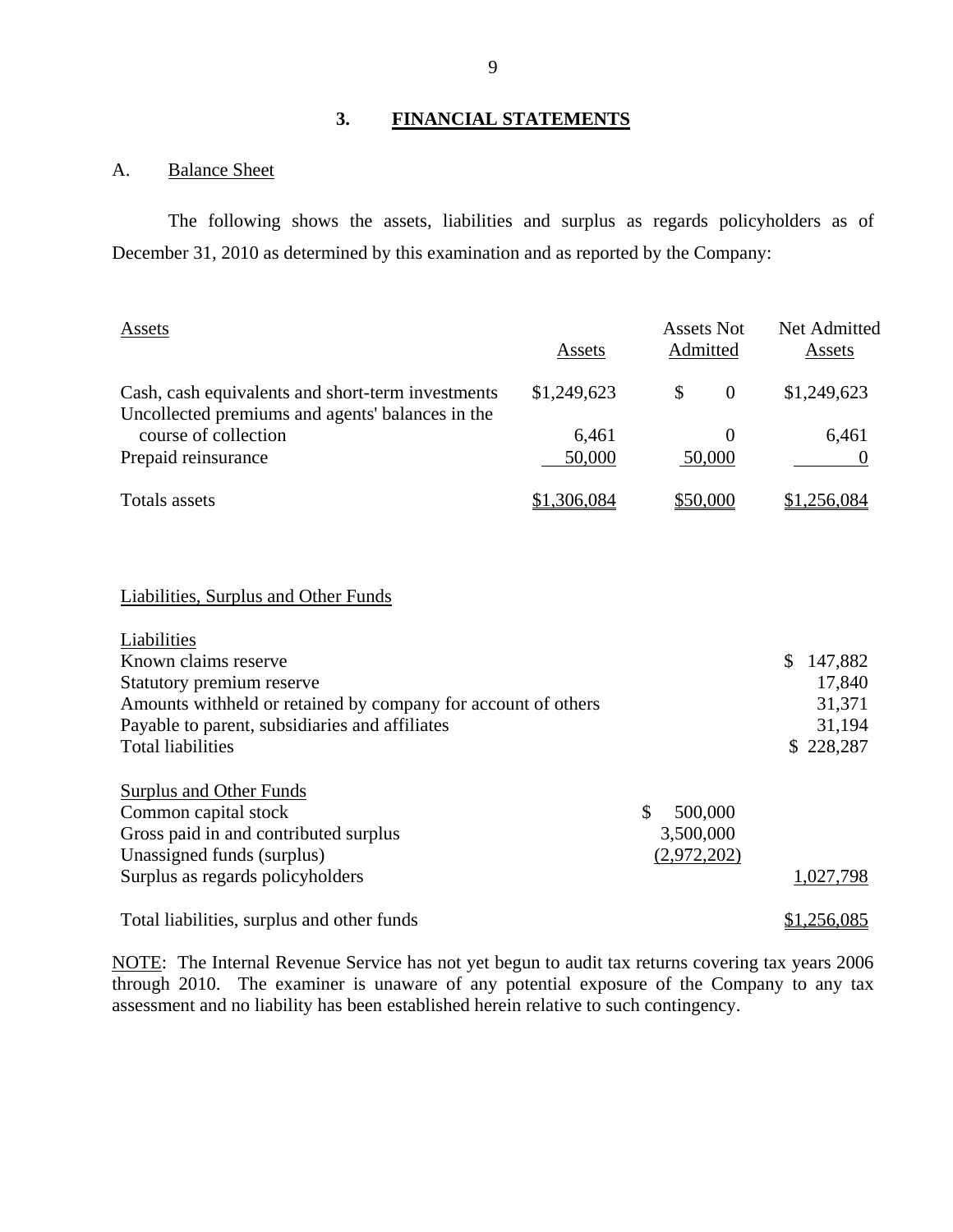## B. Statement of Income

Surplus as regards policyholders decreased \$2,472,202 during the five-year examination period April 14, 2006 through December 31, 2010, detailed as follows:

## Underwriting Income

| Premiums and fees earned                   |               | \$<br>413,442        |
|--------------------------------------------|---------------|----------------------|
| Deductions:                                |               |                      |
| Loss and loss adjustment expenses incurred | 147,881<br>S. |                      |
| Operating expenses incurred                | 3,478,029     |                      |
| Total underwriting deductions              |               | 3,625,910            |
|                                            |               |                      |
| Net underwriting gain or (loss)            |               | \$(3,212,468)        |
| <b>Investment</b> Income                   |               |                      |
| Net investment income earned               | \$50,693      |                      |
| Net realized capital gains (losses)        | 239,573       |                      |
| Net investment gain or (loss)              |               | 290,266              |
| Net income before federal income taxes     |               | \$(2,922,202)        |
|                                            |               |                      |
|                                            |               |                      |
| Net income (loss)                          |               | <u>\$(2,922,202)</u> |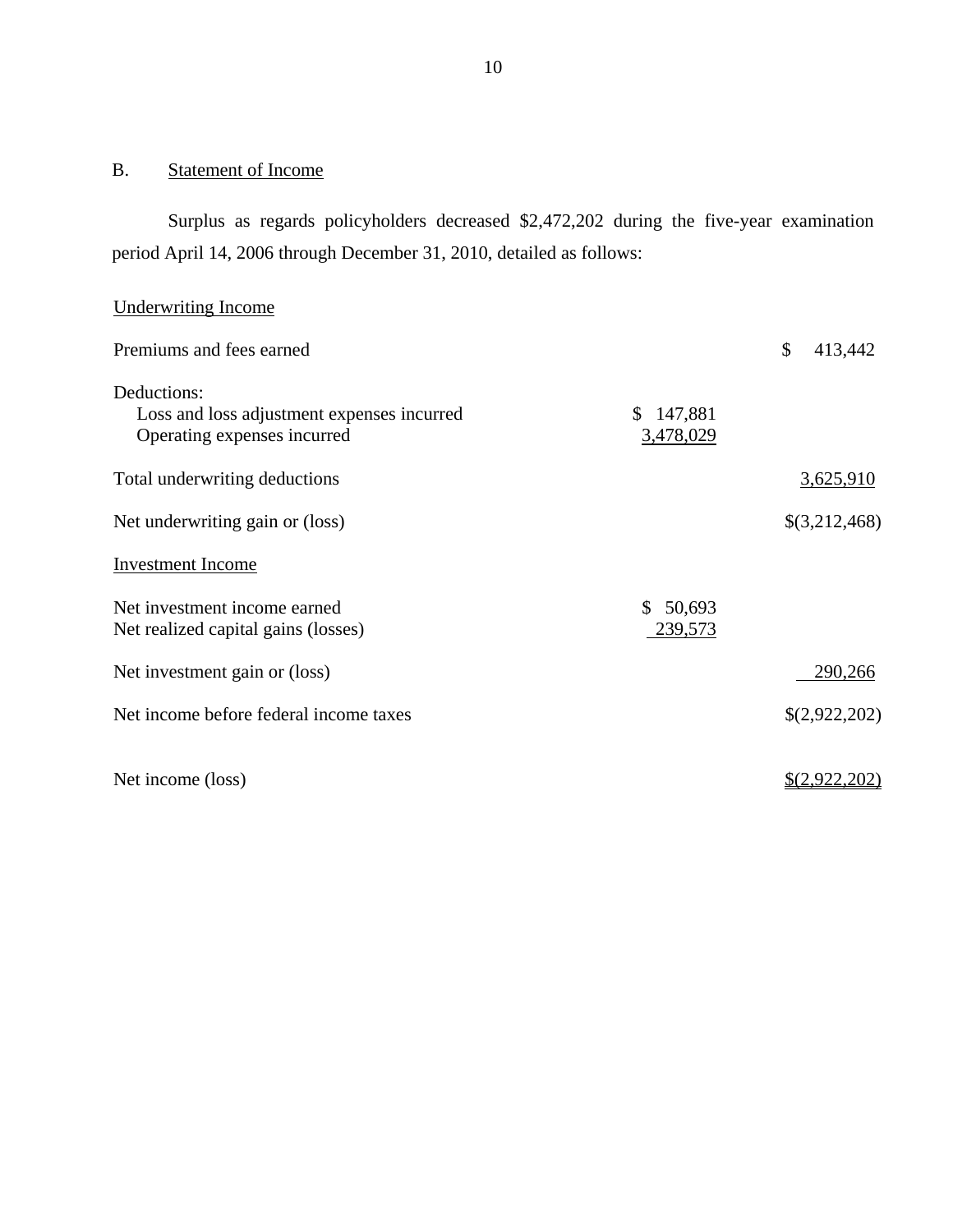| organization as of April 14, 2006                                                     |                     |                            | \$3,500,000 |
|---------------------------------------------------------------------------------------|---------------------|----------------------------|-------------|
|                                                                                       | Gains in<br>Surplus | Losses in<br>Surplus       |             |
| Net income<br>Change in non-admitted assets<br>Paid in capital changes                | \$500,000           | \$2,922,202<br>50,000<br>0 |             |
| Total gains and losses                                                                | \$500,000           | \$2,972,202                |             |
| Net increase (decrease) in surplus                                                    |                     |                            | (2,472,202) |
| Surplus as regards policyholders per report on<br>examination as of December 31, 2010 |                     |                            | .027.798    |

#### **4. KNOWN CLAIM RESERVES**

The examination liability for the captioned items of \$147,882 is the same as reported by the Company as of December 31, 2010. The examination analysis was conducted in accordance with generally accepted actuarial principles and practices and was based on statistical information contained in the Company's internal records and in its filed annual statements.

## **5. STATUTORY PREMIUM RESERVE**

The examination reserve for the captioned items of \$17,840 is the same as reported by the Company as of December 31, 2010. The reserve was calculated based on a formula pursuant to Section 6405(a) of New York Insurance law, which includes a provision for the application of a dollar amount for each policy written and a percentage amount of the face amount of each policy.

Surplus as regards policyholders per report on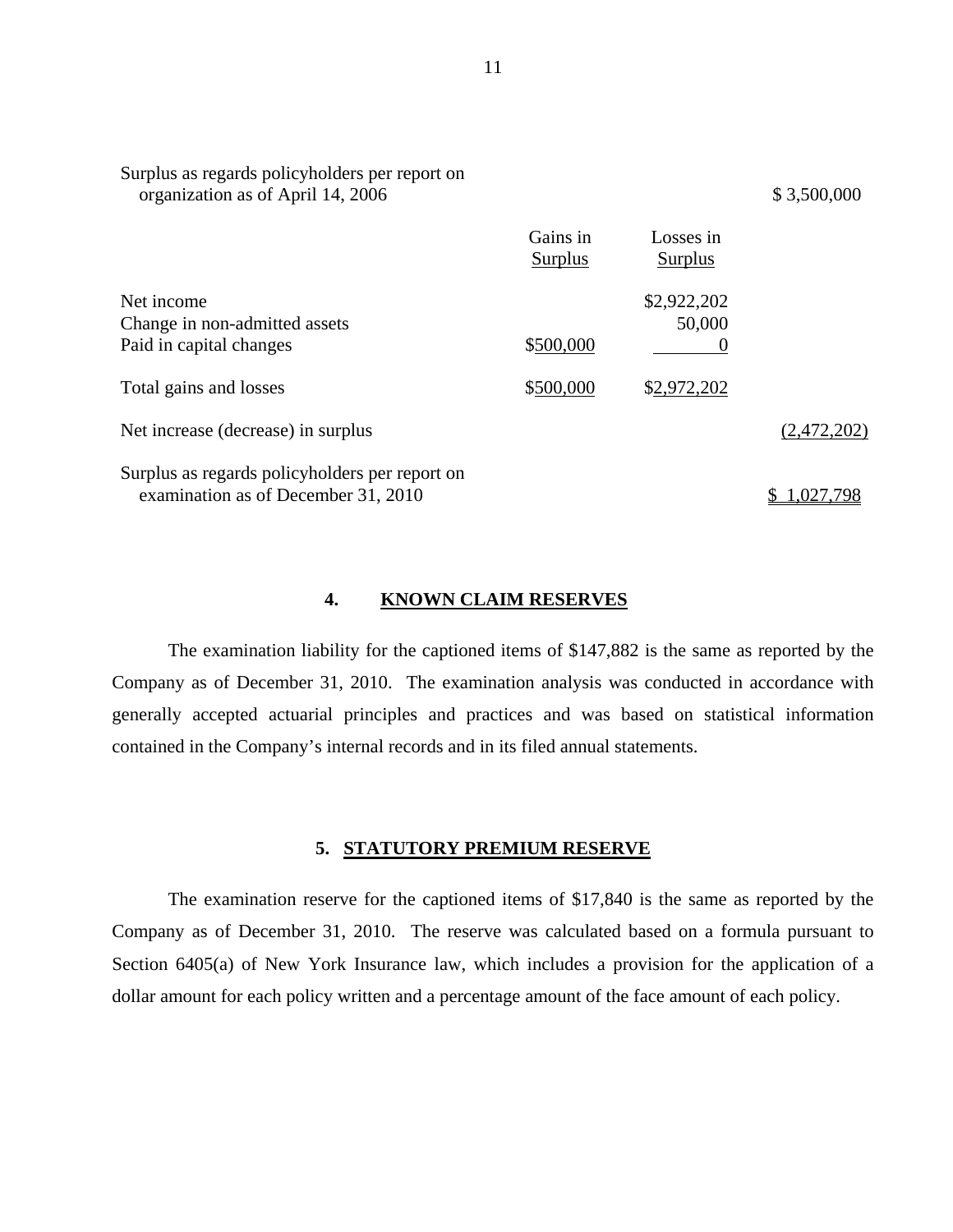## **6. SUMMARY OF COMMENTS AND RECOMMENDATIONS**

## <span id="page-13-0"></span>ITEM PAGE NO.

#### A. Management

## Board of Directors' Meetings

4 It is recommended that the Company comply with its by-law by conducting regular meeting of the board of directors at least once in each quarter of the year.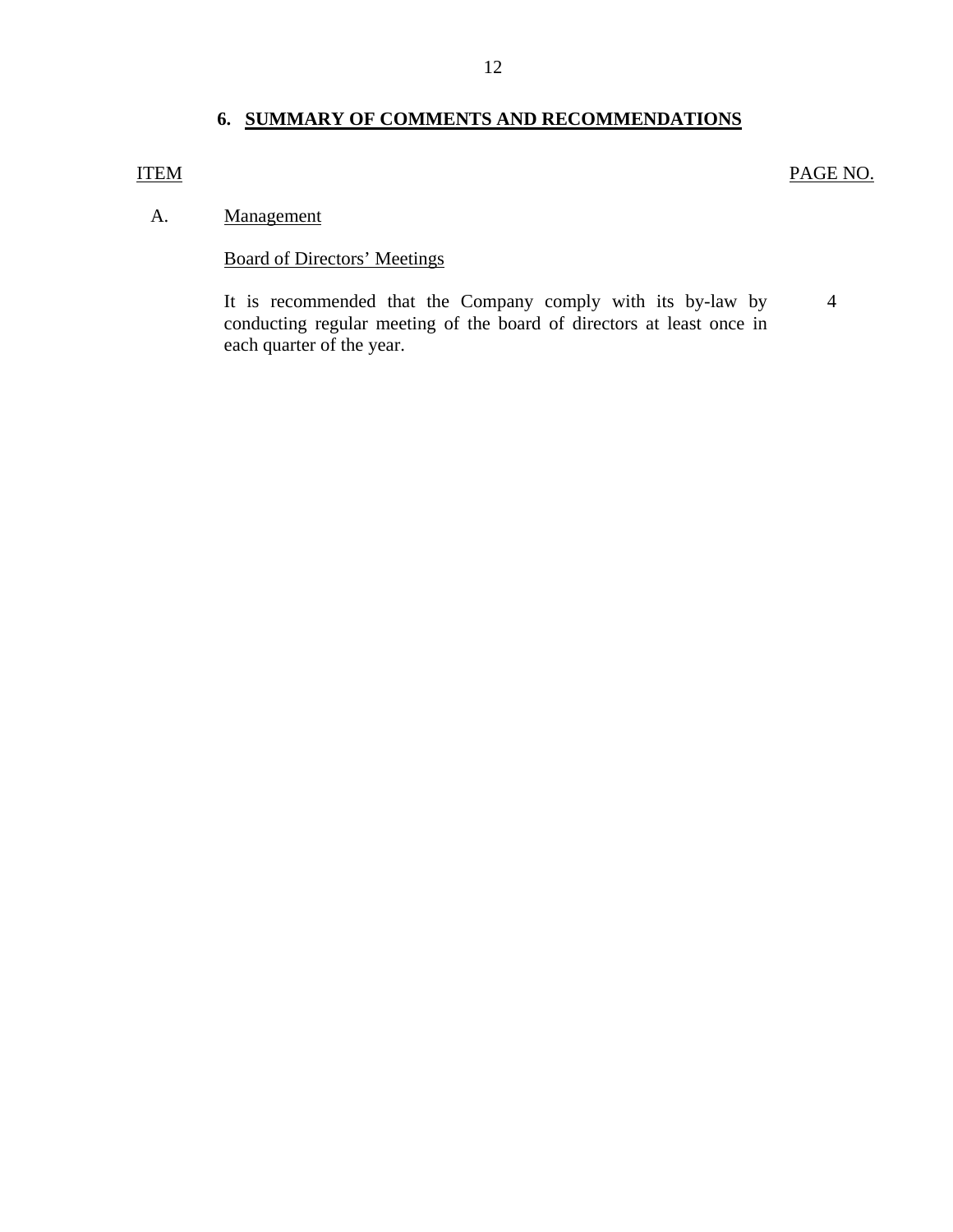Respectfully submitted,

 $\sqrt{s}$ /s/

 Adebola Awofeso, Senior Insurance Examiner

STATE OF NEW YORK ) )ss: COUNTY OF NEW YORK )

ADEBOLA AWOFESO, being duly sworn, deposes and says that the foregoing report, subscribed by

him, is true to the best of his knowledge and belief.

 $\sqrt{s/}$ 

Adebola Awofeso,

Subscribed and sworn to before me

this  $\qquad \qquad \text{day of } \qquad \qquad .2011.$